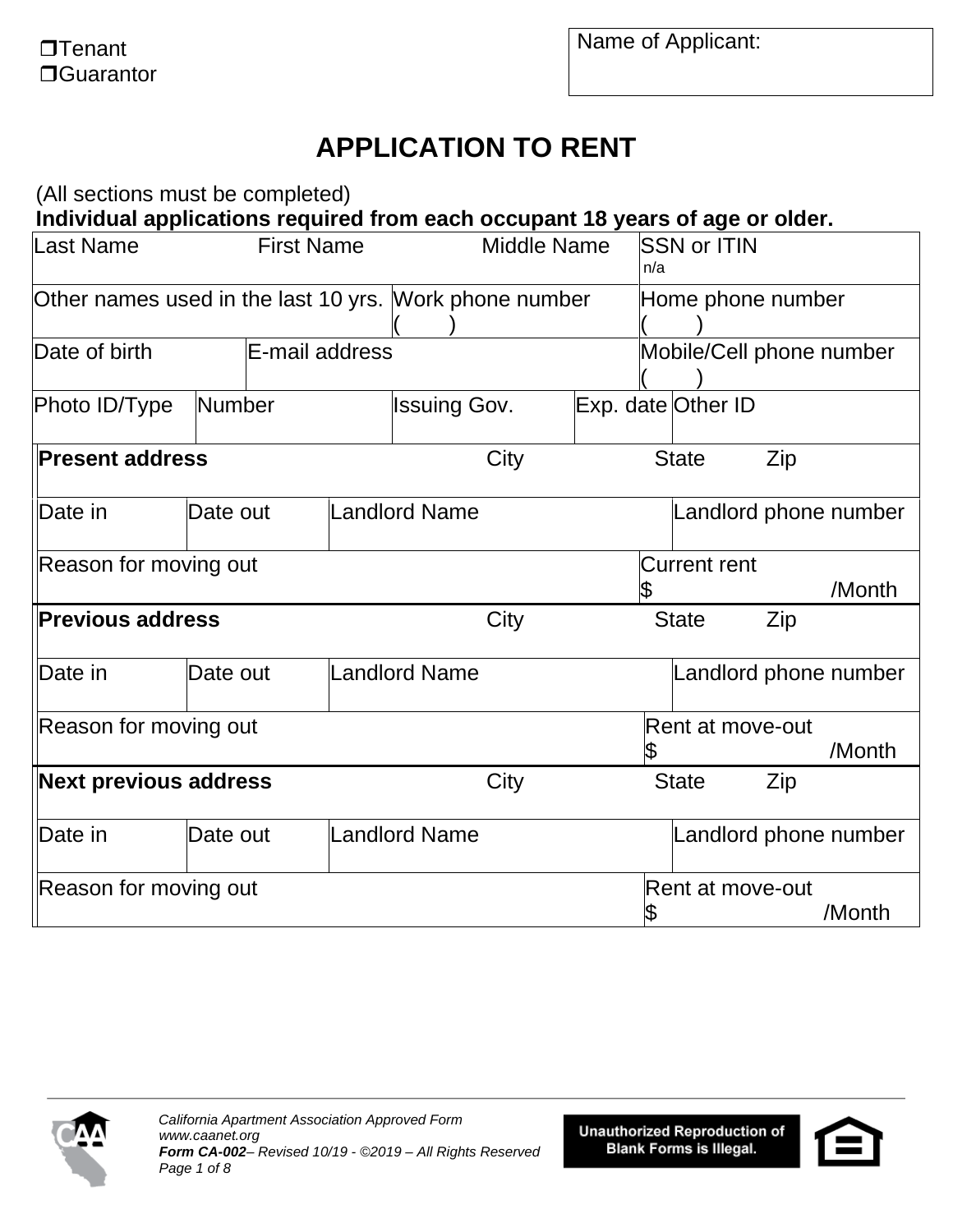$\Box$ Tenant □Guarantor Name of Applicant:

| Proposed<br>Occupants:       | Name        |                                                       |  | Name                         |                              |                       |                                            |
|------------------------------|-------------|-------------------------------------------------------|--|------------------------------|------------------------------|-----------------------|--------------------------------------------|
| List all<br>in addition      | <b>Name</b> |                                                       |  | Name                         |                              |                       |                                            |
| to yourself                  | Name        |                                                       |  | Name                         |                              |                       |                                            |
| Do you<br>have pets?         | Describe    |                                                       |  | Do you have a<br>waterbed?   | Describe                     |                       |                                            |
|                              |             | How did you hear about this rental?                   |  |                              |                              |                       |                                            |
| <b>Current Employer Name</b> |             |                                                       |  |                              | <b>Job Title or Position</b> |                       | Dates of Employment                        |
| Employer address             |             |                                                       |  |                              |                              |                       | Employer/Human Resources phone number      |
| City, State, Zip             |             |                                                       |  |                              |                              |                       | Name of supervisor/human resources manager |
| Current gross income<br>\$   |             | Check one<br>Per $\Box$ Week $\Box$ Month $\Box$ Year |  |                              |                              |                       |                                            |
| <b>Prior Employer Name</b>   |             |                                                       |  | <b>Job Title or Position</b> |                              |                       | Dates of Employment                        |
| Employer address             |             |                                                       |  |                              |                              |                       | Employer/Human Resources phone number      |
| City, State, Zip             |             |                                                       |  |                              |                              |                       | Name of supervisor/human resources manager |
| Other income source          |             |                                                       |  | Amount \$                    |                              | Frequency             |                                            |
| Other income source          |             |                                                       |  | Amount \$                    |                              | Frequency             |                                            |
| Name of your bank            |             | <b>Branch or address</b>                              |  |                              | \$ AMOUNT                    | <b>ACCOUNT/NUMBER</b> | Type of<br><b>Acct</b>                     |
|                              |             |                                                       |  |                              |                              |                       |                                            |
|                              |             |                                                       |  |                              |                              |                       |                                            |



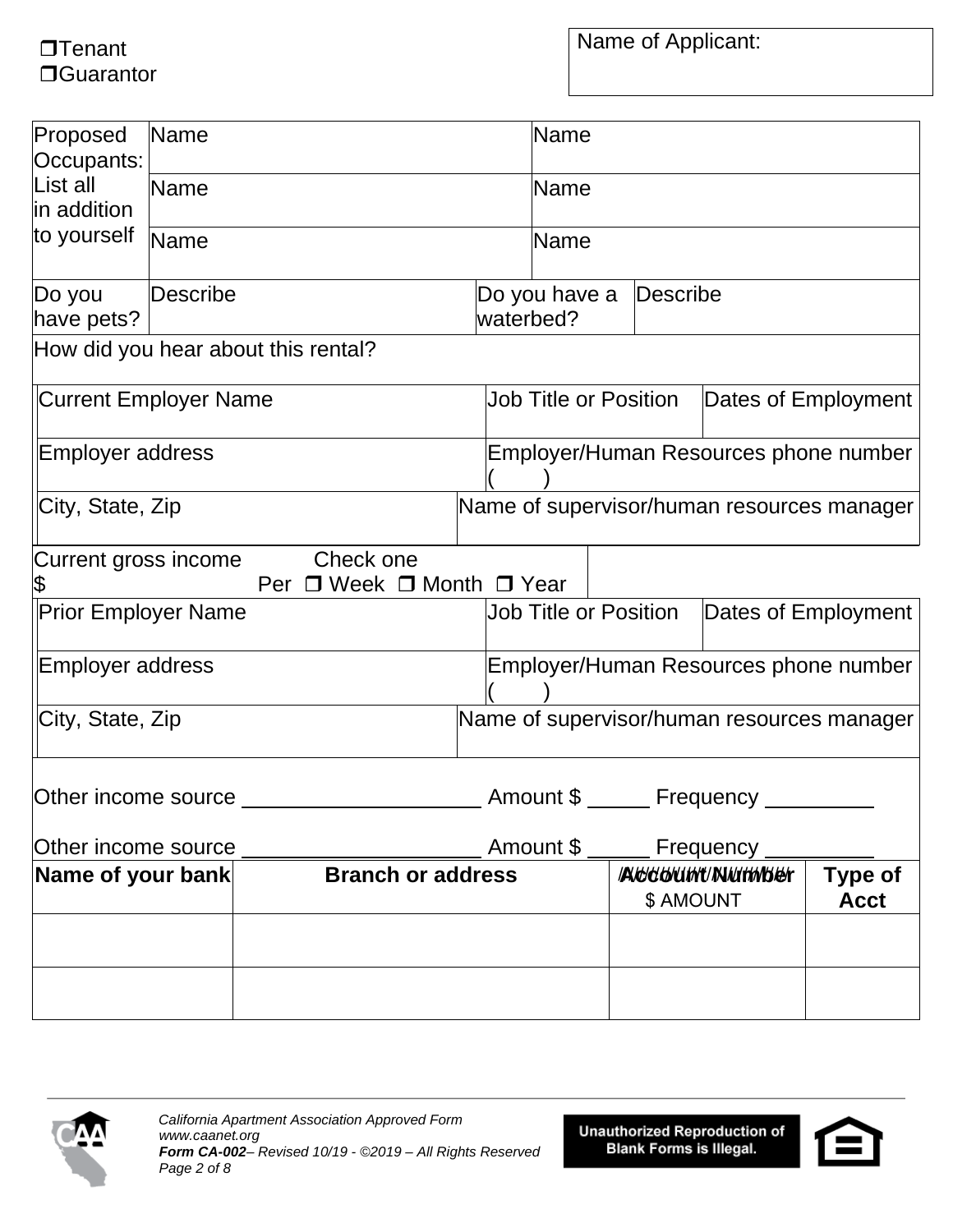| <b>Name of Creditor</b> | <b>Address</b> | ັ<br><b>Phone Number Monthly Pmt.</b> | Amount |
|-------------------------|----------------|---------------------------------------|--------|
|                         |                |                                       |        |
|                         |                |                                       |        |
|                         |                |                                       |        |
|                         |                |                                       |        |
|                         |                |                                       |        |
|                         |                |                                       |        |

### **Please list ALL of your financial obligations below.**

| notify:        | In case of emergency, Address: Street, City, State, Zip | <b>Relation</b> | <b>Phone</b> |
|----------------|---------------------------------------------------------|-----------------|--------------|
|                |                                                         |                 |              |
| $\overline{2}$ |                                                         |                 |              |

|    | Personal References: Address: Street, City,<br>State, Zip | Length of<br><b>Acquaintance</b> | <b>Occupation Phone</b> |  |
|----|-----------------------------------------------------------|----------------------------------|-------------------------|--|
|    |                                                           |                                  |                         |  |
| 2. |                                                           |                                  |                         |  |



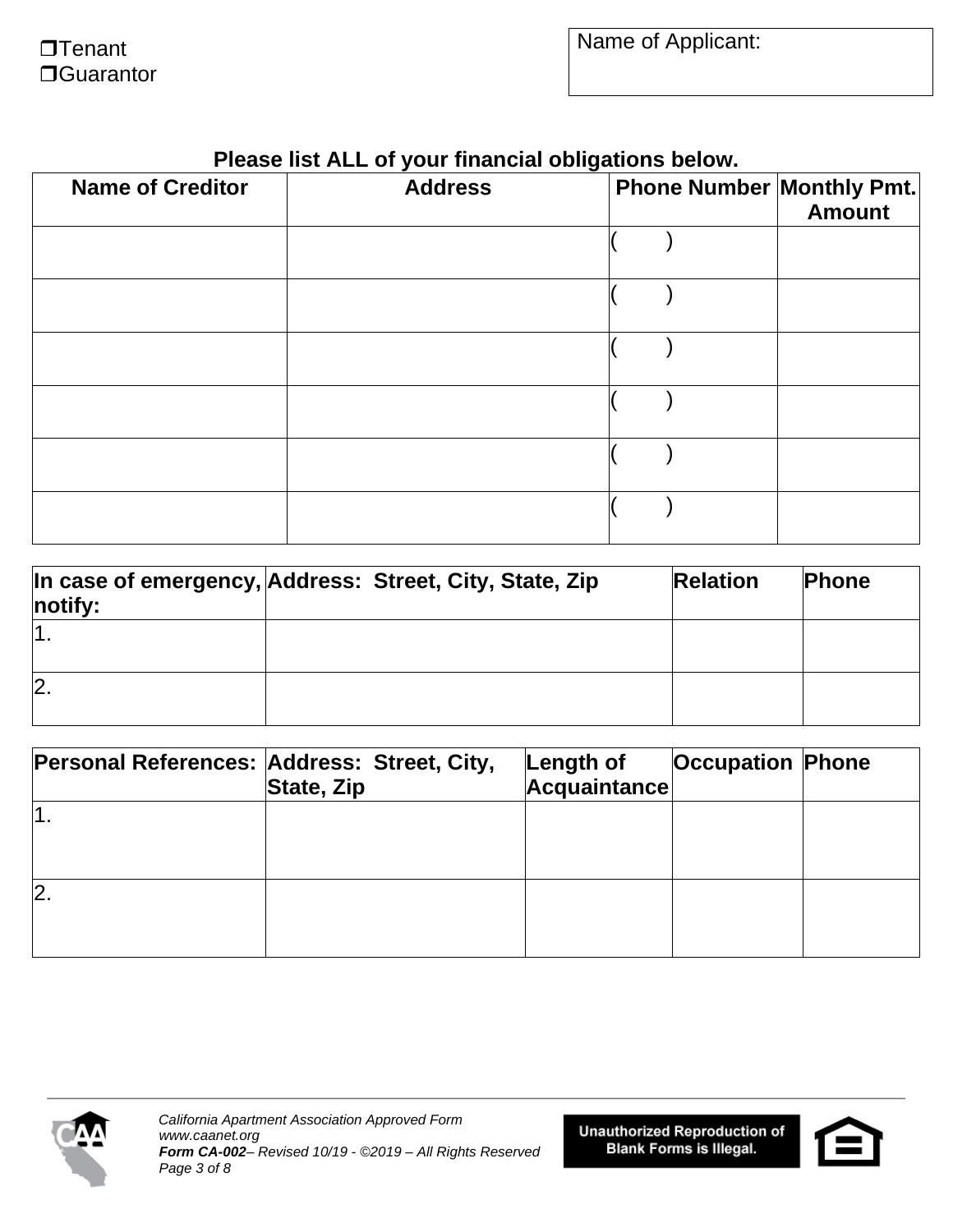| $\Box$ Tenant<br><b>O</b> Guarantor |                                              | Name of Applicant:                                                                                              |
|-------------------------------------|----------------------------------------------|-----------------------------------------------------------------------------------------------------------------|
|                                     |                                              | Automobile: Make: Make: Make: Make: Model: Model: Model: Make: Make: Model: Model: Make: Make: Make: Make: Make |
|                                     |                                              | Year: <u>Next Communications and License #:</u> License #:                                                      |
|                                     |                                              | Automobile: Make: Make: Make: Make: Model: Model: Museum Museum Museum Museum Museum Museum Museum Museum Muse  |
|                                     |                                              | Year: <u>Network: Network: License #:</u> License #:                                                            |
|                                     |                                              |                                                                                                                 |
|                                     |                                              |                                                                                                                 |
|                                     | Have you ever been evicted or asked to move? |                                                                                                                 |



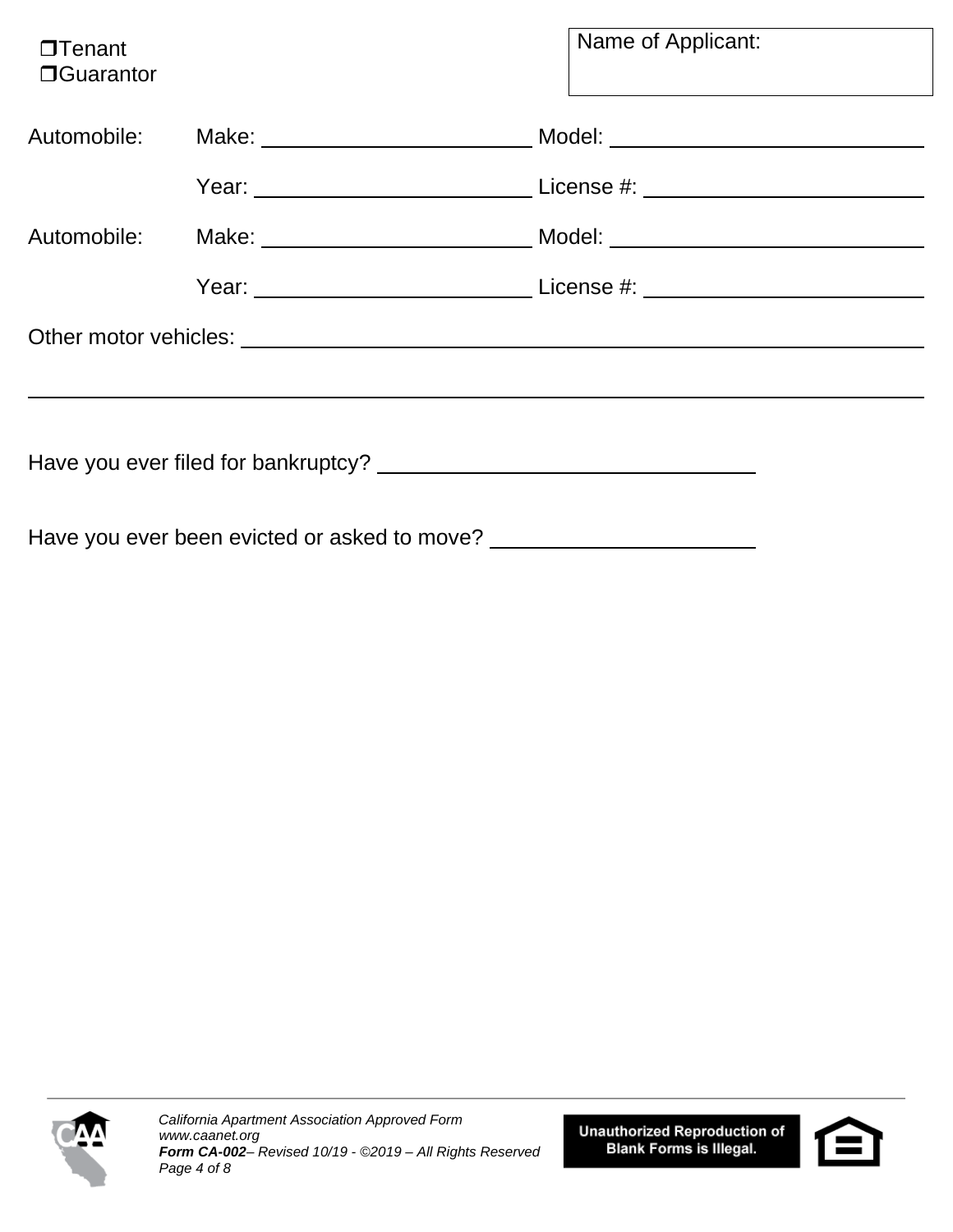#### **NOTICE REGARDING CALIFORNIA INVESTIGATIVE CONSUMER REPORTING AGENCIES ACT**

**⊠** Landlord does not intend to request an investigative consumer report regarding the Applicant

Unless the box above is checked, Landlord intends to request an investigative consumer report regarding the Applicant's character, general reputation, personal characteristics, and mode of living. Under Section 1786.22 of the California Civil Code, the files maintained on you by the investigative consumer agency shall be made available to you during business hours and on reasonable notice, provided you furnish proper identification, as follows: (1) You may appear at the investigative consumer reporting agency identified below in person, (2) you may make a written request for copies to be sent by certified mail to a specified addressee, or (3) you may make a written request for a summary of the file to be provided over the telephone. The agency may charge a fee, not to exceed the actual duplication costs, if you request a copy of your file. The agency is required to have personnel available to explain your file to you, and the agency must explain to you any coded information appearing in your file. If you appear in person, a person of your choice may accompany you, provided that this person furnishes proper identification. If you are accompanied by a person of your choosing, the agency may require you to furnish a written statement granting permission to the investigative consumer reporting agency to discuss your file in the other person's presence. The agency that will prepare the report(s) identified in this section is listed below:

#### \_\_\_\_\_\_\_\_\_\_\_\_\_\_\_\_\_\_\_\_\_\_\_\_\_\_\_\_\_\_\_\_\_\_\_\_\_\_\_\_\_\_\_\_\_\_\_\_\_\_\_\_\_\_\_\_\_\_\_\_\_\_\_\_\_\_\_\_\_\_\_\_\_ *Name of Agency*

#### \_\_\_\_\_\_\_\_\_\_\_\_\_\_\_\_\_\_\_\_\_\_\_\_\_\_\_\_\_\_\_\_\_\_\_\_\_\_\_\_\_\_\_\_\_\_\_\_\_\_\_\_\_\_\_\_\_\_\_\_\_\_\_\_\_\_\_\_\_\_\_\_\_ *Address of Agency*

If you would like a copy of the report(s) that is/are prepared, please check the box below:

 $\Box$  I would like to receive a copy of the report(s) that is/are prepared

If the box above is checked, Landlord agrees to send the report to Applicant within three (3) business days of the date the report is provided to Landlord. Landlord may contract with another entity to send a copy of the report.



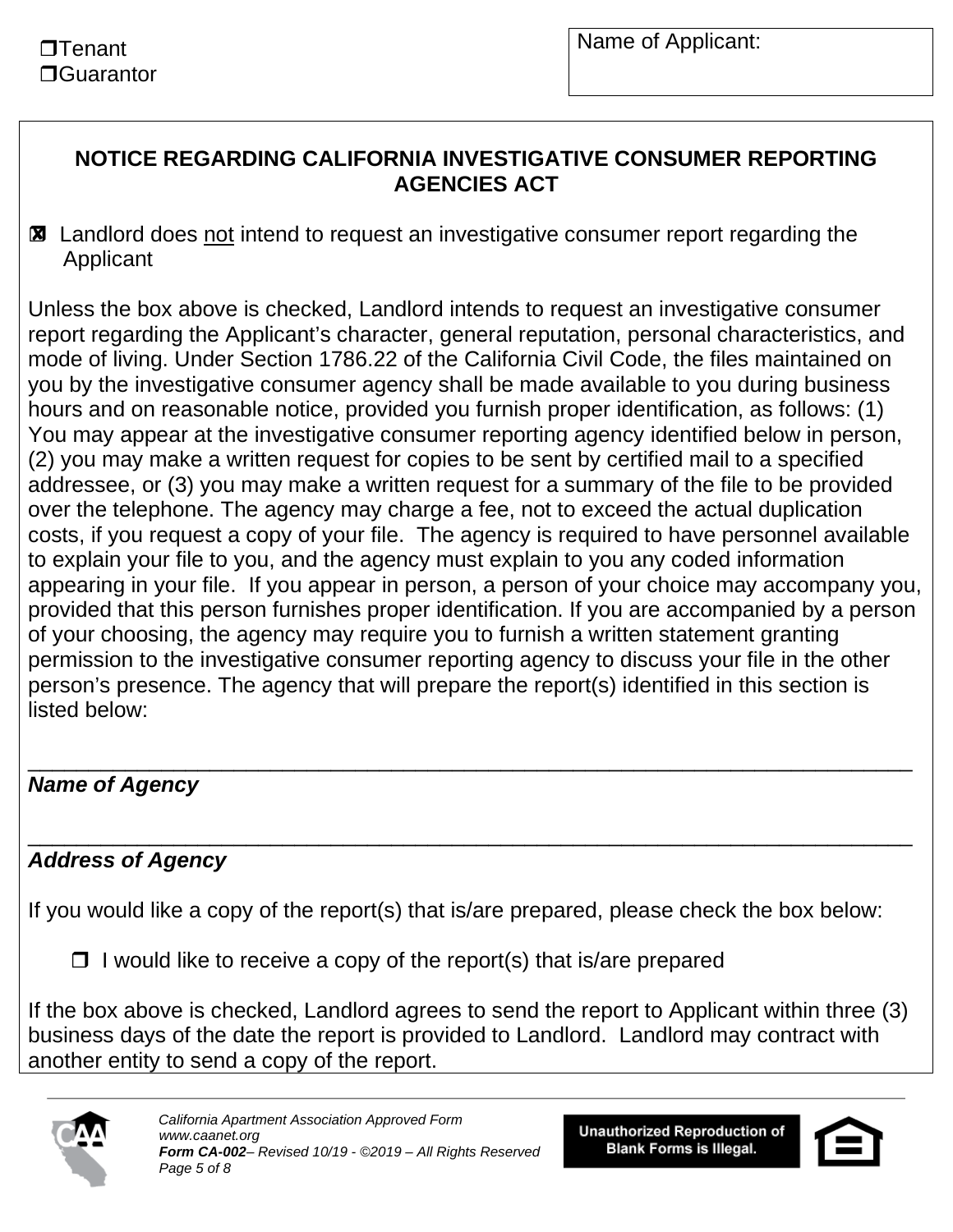

**Applicant represents that all the above statements are true and correct, authorizes verification of the above items, and agrees to furnish additional credit references upon request. Applicant authorizes the Landlord to obtain reports that may include credit reports, unlawful detainer (eviction) reports, bad check searches, social security number verification, fraud warnings, previous tenant history and employment history. Applicant consents to allow Landlord to disclose tenancy information to previous or subsequent Landlords.** 

Landlord will require a payment of  $\frac{\phi_{n/a}}{a}$  , which is to be used to screen Applicant.

The amount charged is itemized as follows:

1. Actual cost of credit report, unlawful detainer (eviction) search, and/or other screening reports

\$<u>n/a</u>

2. Cost to obtain, process and verify screening information (may include staff time and other soft costs)

 $\mathfrak{S}_{n/a}$ 

3. Total fee charged <u>n/a</u><br>. T<br><u>n/a</u>

 $\mathsf{S}_{\mathsf{n}/\mathsf{a}}$ 

The undersigned Applicant is applying to rent the premises designated as:

Apt. No. Located at

The rent for which is \$ \_\_\_\_\_\_\_\_\_\_ per \_\_\_\_\_\_\_\_\_\_. Upon approval of this application, and execution of a rental/lease agreement, the applicant shall pay all sums due, including

required security deposit of \$\_\_\_\_\_\_\_\_\_\_\_\_\_\_, before occupancy.

## *Date Applicant* **(signature required)**



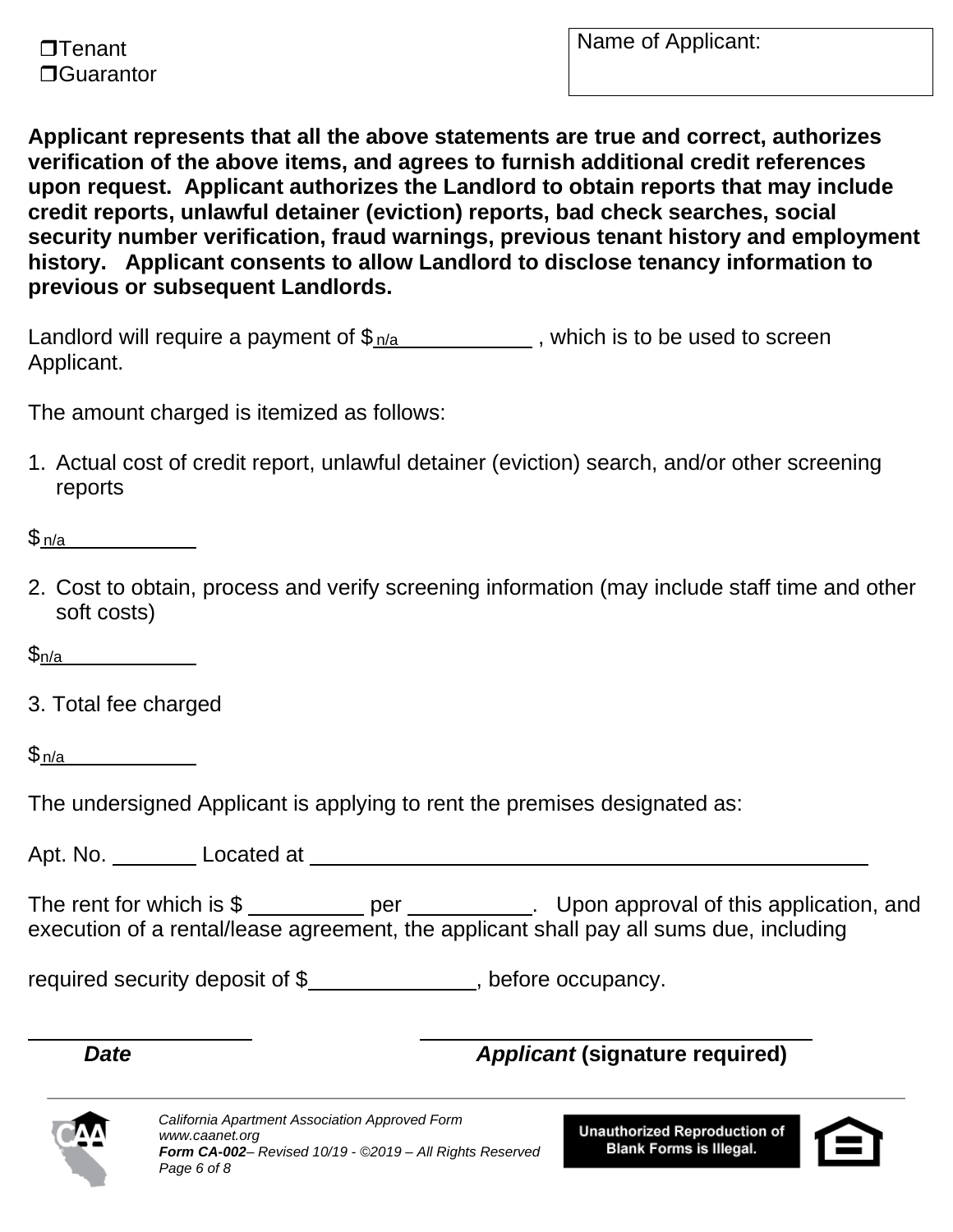## **RECEIPT FOR TENANT SCREENING AND/OR CREDIT CHECKING FEES**

| On                             |                                                                                                                                             | from the                                                              |
|--------------------------------|---------------------------------------------------------------------------------------------------------------------------------------------|-----------------------------------------------------------------------|
| (Date)<br>premises located at: | undersigned, hereinafter called "Applicant," who offers to rent from Landlord the                                                           |                                                                       |
|                                | (Street Address)                                                                                                                            |                                                                       |
|                                |                                                                                                                                             |                                                                       |
|                                |                                                                                                                                             |                                                                       |
| (City)                         |                                                                                                                                             | $\overline{\phantom{a}}$ , CA $\overline{\phantom{a}^{(2ip)}}$        |
|                                | Payment is to be used to screen "Applicant". The amount charged is itemized as follows:                                                     |                                                                       |
|                                | 1. Actual cost of credit report, unlawful detainer (eviction) search, and/or other screening                                                |                                                                       |
| Reports                        |                                                                                                                                             | \$_n/a___                                                             |
|                                | 2. Cost to obtain, process and verify screening information (may include staff time and                                                     |                                                                       |
| other soft costs)              |                                                                                                                                             | \$_n/a_                                                               |
|                                | 3. Total fee charged (cannot exceed the amount fixed by law)                                                                                | \$_n/a                                                                |
|                                | <b>For Landlord Use Only</b><br>Screening fees paid by: □ Cash □ Personal Check □ Cashier's Check □ Money Order                             |                                                                       |
|                                | □ Credit Card # (Last 4 digits only) ________________ MC/VISA/AMEX Expiration Date: _____________                                           |                                                                       |
|                                |                                                                                                                                             |                                                                       |
| Landlord                       |                                                                                                                                             |                                                                       |
|                                | <b>Management Co. (If Applicable)</b>                                                                                                       | Agent for Landlord. Date: <b>Markeller</b> Agent for Landlord.        |
|                                | California Apartment Association Approved Form<br>www.caanet.org<br>Form CA-002- Revised 10/19 - @2019 - All Rights Reserved<br>Page 7 of 8 | <b>Unauthorized Reproduction of</b><br><b>Blank Forms is Illegal.</b> |